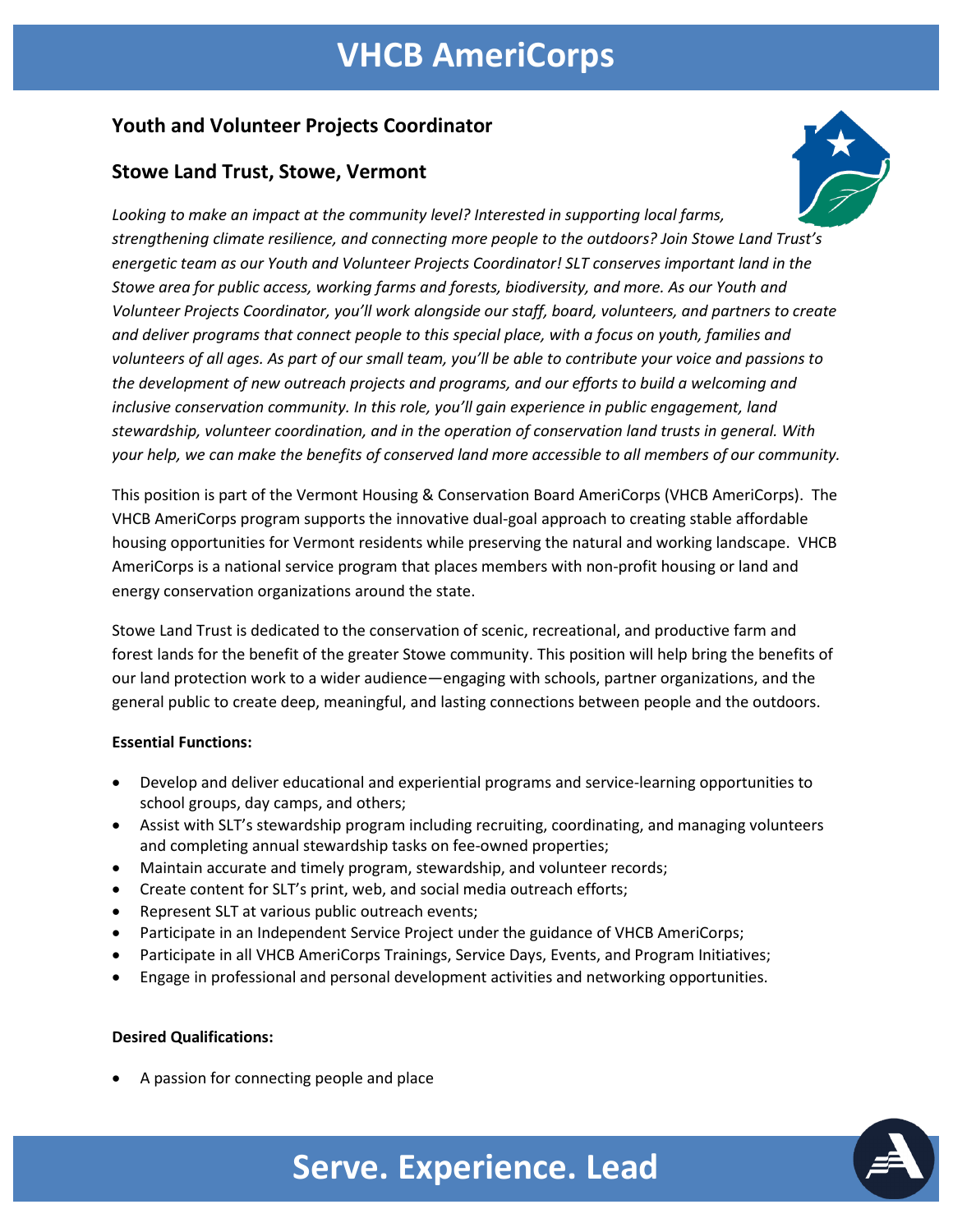## **VHCB AmeriCorps**

- An interest in conserved land, local farms, natural history topics (birding, environmental sciences, animal tracking, wilderness living, climate change, animal behavior, botany, geology, etc.), or similar subjects
- Strong group management skills and the ability to lead, coordinate, and direct a group of up to 30 children and adults on education programs and as volunteers
- Experience with, or interest in, working with youth and family audiences
- Love of outdoor exploration and comfort walking and navigating on and off trail in the woods
- Ability to serve independently while maintaining open communication with supervisor
- Attention to detail and excellent organization and time management skills
- Ability to do light trail work and use hand tools
- Ability to work some evenings and weekends to attend community events
- BA/BS in related field

#### **Minimum Qualifications:**

- Be US citizen or have permanent resident status;
- Be at least 18 years of age upon entering the Pre-Service Orientation or 17 years of age with verified parental permission;
- Be a high school graduate, have a GED certificate, or be willing to work towards a GED as part of the service-term. A member cannot have dropped out of high school to join AmeriCorps.
- Has not been convicted of murder or sexual assault and is willing to undergo an National Service Criminal History Check;
- Be committed to the VHCB AmeriCorps program's ethic of service, appreciation of diversity, and personal and professional development of its participants;
- Have the ability and enthusiasm to drive to, attend, and participate in all required trainings and events, and be prepared to drive up to 2-3 hours each way.
- Available to regularly serve 40 hours per week

### **Additional Information:**

This position involves both field and office service. Some weekend and evening service is required, particularly during summer months. Our staff currently work in person at our office, but we remain adaptable and responsive to the COVID-19 situation. We keep a regular 8:30-4:30, Monday-Friday schedule, although we have considerable flexibility depending on individual needs. Limited remote work may be possible, but this is primarily an in-person position. We value a culture of strong work/servicelife balance, and respect and value the needs of the individual. Our small staff is extremely collegial, and we value time together both in the office, in the field, and at regular staff recreational outings. We welcome our AmeriCorps Naturalists as full members of the team, and are all committed to their success!

Position begins September  $12^{th}$ , 2022 and ends August  $11^{th}$ , 2023



# **Serve. Experience. Lead**